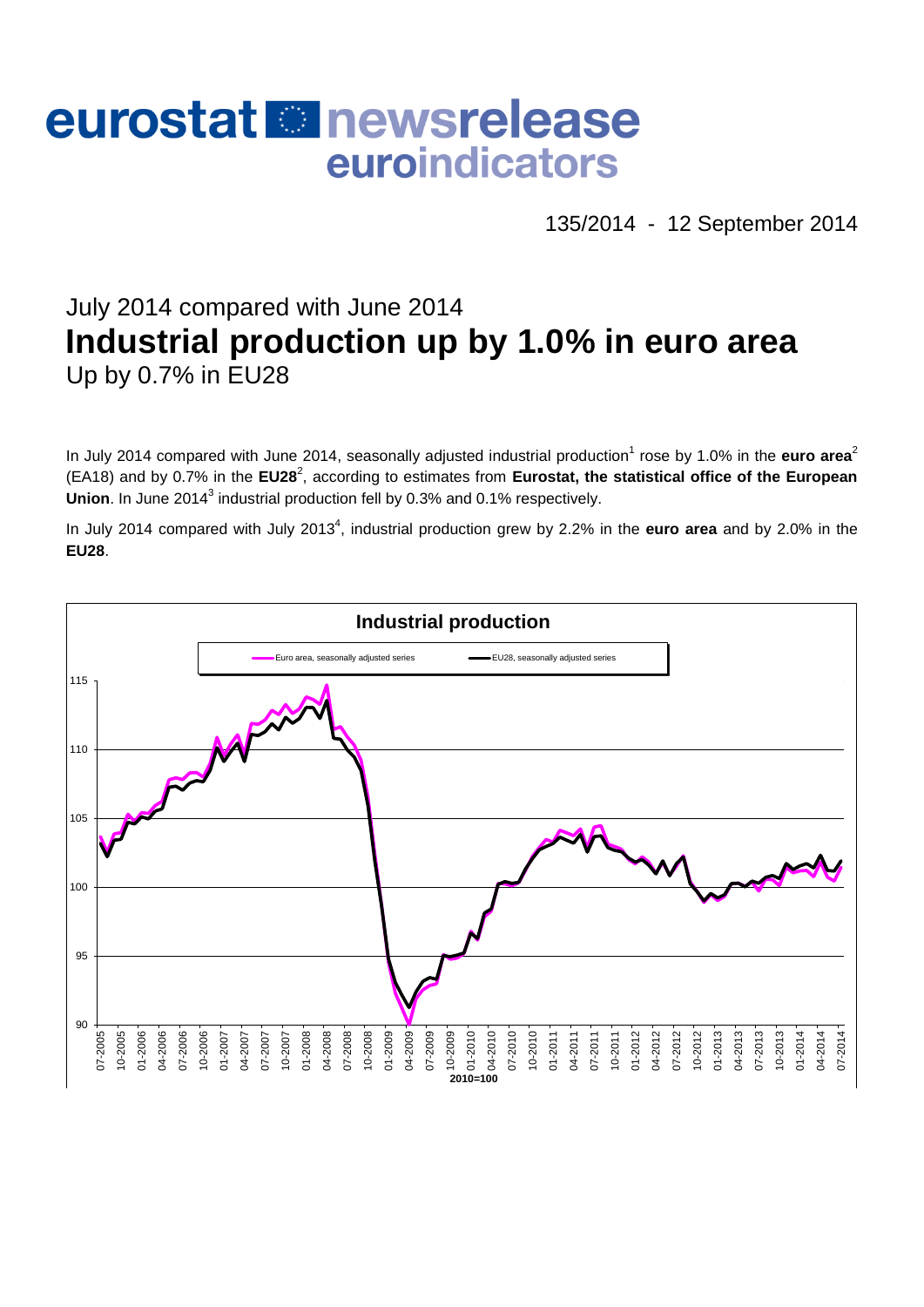#### **Monthly comparison by main industrial grouping and by Member State**

The increase of 1.0% in industrial production in the **euro area** in July 2014, compared with June 2014, is due to production of capital goods rising by 2.6%, non-durable consumer goods by 1.2% and intermediate goods by 0.5%, while durable consumer goods fell by 1.2% and energy by 1.3%.

In the **EU28**, the increase of 0.7% is due to production of capital goods rising by 2.3%, non-durable consumer goods by 0.8% and intermediate goods by 0.4%, while energy fell by 0.6% and durable consumer goods by 0.8%.

The highest increases in industrial production were registered in **Ireland** (+11.3%), **Estonia** (+2.8%), **Slovenia** (+2.3%) and **Croatia** (+2.1%), and the largest decreases in **Denmark** (-4.7%), **Malta** (-4.2%) and **Greece** (-1.7%).

#### **Annual comparison by main industrial grouping and by Member State**

The increase of 2.2% in industrial production in the **euro area** in July 2014, compared with July 2013, is due to production of capital goods rising by 4.6%, non-durable consumer goods by 4.0% and intermediate goods by 1.6%, while durable consumer goods fell by 0.2% and energy by 4.4%.

In the **EU28**, the increase of 2.0% is due to production of capital goods rising by 4.5%, non-durable consumer goods by 2.8%, intermediate goods by 1.9% and durable consumer goods by 0.3%, while energy fell by 3.5%.

The highest increases in industrial production were registered in **Ireland** (+17.6%), **Hungary** (+12.3%) and **Slovenia** (+9.2%), and the largest decreases in **Denmark** (-6.4%), **Sweden** (-5.0%) and **Finland** (-2.7%).

1. The index of industrial production measures the evolution of the volume of production for industry excluding construction, based on data adjusted for working day and seasonal effects. Seasonally adjusted euro area and EU series are calculated by aggregating the seasonally adjusted national data. Eurostat carries out the seasonal adjustment of the data for those countries that do not adjust their data for seasonal effects. Missing observations from Member States for recent months are estimated for the calculation of the euro area and the EU. The weights of the Member States in the EU and euro area aggregates can be found at:

<https://circabc.europa.eu/w/browse/5e6d1e48-056c-4c6a-8278-3ab138bcf575> See file: EU-28\_EA-18\_NEWS\_RELEASE\_WEIGHTINGS\_2010

More detailed data can be found in the short-term statistics database on the Eurostat website:

[http://epp.eurostat.ec.europa.eu/portal/page/portal/short\\_term\\_business\\_statistics/data/database](http://epp.eurostat.ec.europa.eu/portal/page/portal/short_term_business_statistics/data/database)

- 2. The euro area (EA18) includes Belgium, Germany, Estonia, Ireland, Greece, Spain, France, Italy, Cyprus, Latvia, Luxembourg, Malta, the Netherlands, Austria, Portugal, Slovenia, Slovakia and Finland. The European Union (EU28) includes Belgium, Bulgaria, the Czech Republic, Denmark, Germany, Estonia, Ireland, Greece, Spain, France, Croatia, Italy, Cyprus, Latvia, Lithuania, Luxembourg, Hungary, Malta, the Netherlands, Austria, Poland, Portugal, Romania, Slovenia, Slovakia, Finland, Sweden and the United Kingdom. The tables also include Norway.
- 3. Data of previous months have been revised compared to those issued in the News Release 124/2014 of 13 August 2014. The monthly growth rates for June 2014 remain unchanged at -0.3% for the EA18 and at -0.1% for the EU28. The annual growth rates have been revised from 0.0% to +0.2% for the EA18 and from +0.7% to +0.8% for the EU28.
- 4. Based on data adjusted for working days.

#### Issued by: **Eurostat Press Office**

For further information on data:

**Tim ALLEN Tel: +352-4301-33 444 [eurostat-pressoffice@ec.europa.eu](mailto:eurostat-pressoffice@ec.europa.eu)**

**Sarmite VISOCKA Tel: +352-4301-32 762 [sarmite.visocka@ec.europa.eu](mailto:sarmite.visocka@ec.europa.eu)**

Eurostat news releases on the internet: **<http://ec.europa.eu/eurostat>** Selected Principal European Economic Indicators: **<http://ec.europa.eu/eurostat/euroindicators>** Follow Eurostat on Twitter: **[http://twitter.com/EU\\_Eurostat](http://twitter.com/EU_Eurostat)**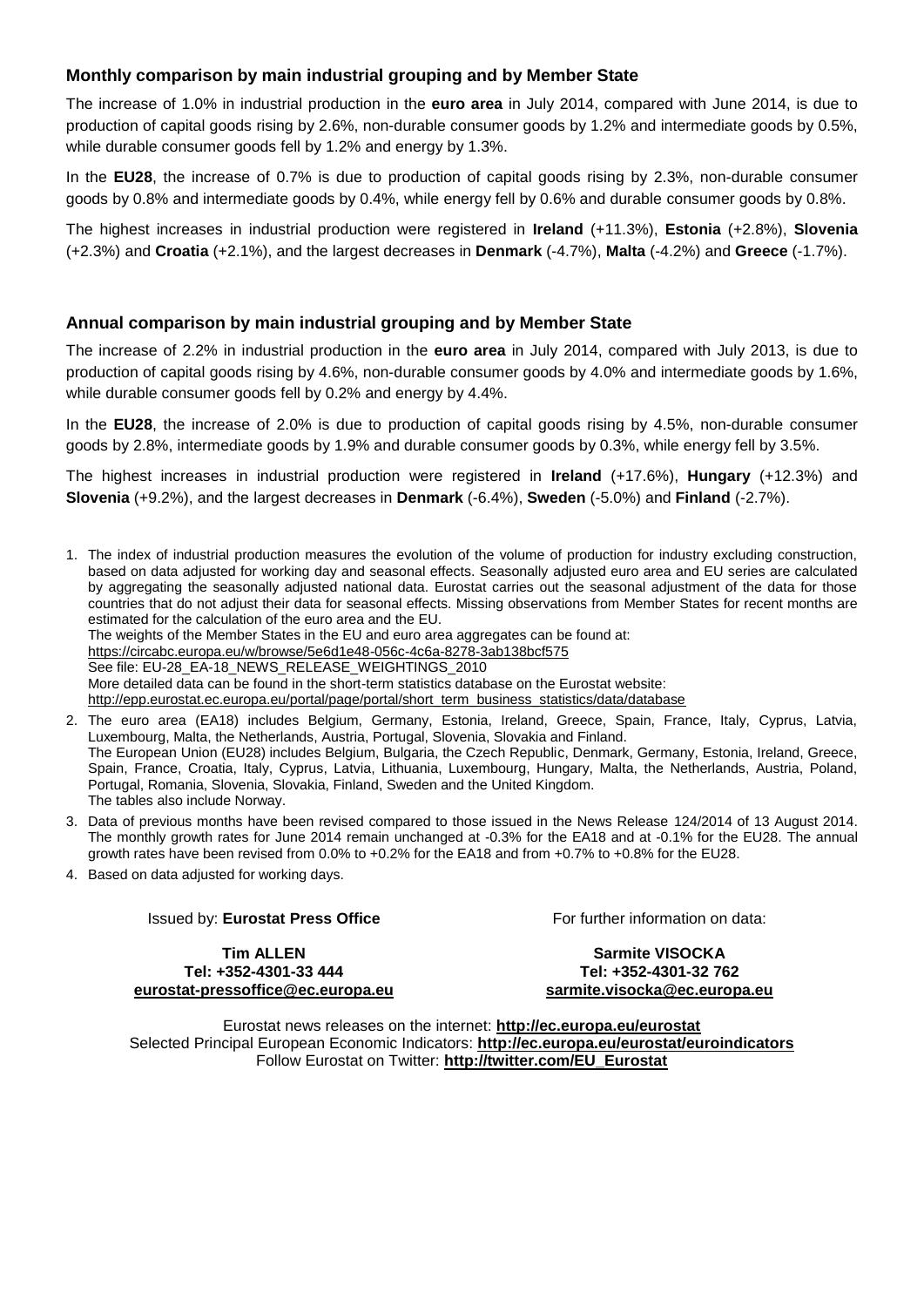#### **Industrial production**

% change compared with previous month\*

|                            | Feb-14 | Mar-14 | Apr-14 | $May-14$ | $Jun-14$ | $Jul-14$ |  |
|----------------------------|--------|--------|--------|----------|----------|----------|--|
| <b>EA18</b>                |        |        |        |          |          |          |  |
| Total industry             | 0.0    | $-0.4$ | 1.1    | $-1.1$   | $-0.3$   | 1.0      |  |
| Intermediate goods         | 0.2    | $-0.7$ | 0.6    | $-2.0$   | 0.2      | 0.5      |  |
| Energy                     | $-2.5$ | 0.5    | 1.4    | 3.0      | $-1.1$   | $-1.3$   |  |
| Capital goods              | $-0.1$ | $-0.7$ | 0.3    | $-1.0$   | 0.2      | 2.6      |  |
| Durable consumer goods     | 1.3    | 0.0    | $-0.3$ | $-2.5$   | 2.5      | $-1.2$   |  |
| Non-durable consumer goods | 1.4    | $-0.7$ | 3.5    | $-1.6$   | $-2.3$   | 1.2      |  |
| <b>EU28</b>                |        |        |        |          |          |          |  |
| Total industry             | 0.2    | $-0.3$ | 0.9    | $-1.1$   | $-0.1$   | 0.7      |  |
| Intermediate goods         | 0.0    | $-0.5$ | 0.6    | $-1.9$   | 0.3      | 0.4      |  |
| Energy                     | $-2.0$ | 0.2    | 1.1    | 2.3      | $-0.8$   | $-0.6$   |  |
| Capital goods              | 0.2    | $-0.5$ | 0.6    | $-1.3$   | 0.4      | 2.3      |  |
| Durable consumer goods     | 1.0    | $-0.3$ | 0.3    | $-2.1$   | 1.9      | $-0.8$   |  |
| Non-durable consumer goods | 1.6    | $-0.2$ | 2.4    | $-1.4$   | $-1.7$   | 0.8      |  |

| <b>Total industry</b> | Feb-14 | Mar-14 | Apr-14 | May-14 | <b>Jun-14</b> | $Jul-14$ |
|-----------------------|--------|--------|--------|--------|---------------|----------|
| <b>EA18</b>           | 0.0    | $-0.4$ | 1.1    | $-1.1$ | $-0.3$        | 1.0      |
| <b>EU28</b>           | 0.2    | $-0.3$ | 0.9    | $-1.1$ | $-0.1$        | 0.7      |
| <b>Belgium</b>        | 0.3    | $-0.6$ | 1.6    | $-0.1$ | 0.0           |          |
| <b>Bulgaria</b>       | $-0.1$ | $-1.5$ | 0.2    | $-1.2$ | $-1.1$        | 0.2      |
| <b>Czech Republic</b> | 1.4    | 0.4    | 0.6    | $-1.4$ | 0.5           | 0.7      |
| <b>Denmark</b>        | 0.2    | 2.1    | $-0.1$ | $-2.2$ | 2.4           | $-4.7$   |
| Germany               | 0.0    | $-0.2$ | 0.1    | $-1.4$ | 0.3           | 1.9      |
| <b>Estonia</b>        | $-1.7$ | 2.0    | 2.3    | 0.8    | $-0.9$        | 2.8      |
| Ireland               | 4.3    | 2.0    | 14.9   | $-1.8$ | $-19.9$       | 11.3     |
| Greece                | 1.0    | $-2.7$ | 2.0    | $-0.2$ | $-0.7$        | $-1.7$   |
| Spain                 | 0.6    | $-0.6$ | 1.5    | $-0.9$ | $-0.9$        | $0.0\,$  |
| <b>France</b>         | 0.3    | $-0.5$ | 0.0    | $-1.3$ | 1.3           | 0.2      |
| Croatia               | $-2.8$ | 1.2    | $-2.9$ | 0.0    | $-1.0$        | 2.1      |
| <b>Italy</b>          | $-0.5$ | $-0.4$ | 0.5    | $-1.2$ | 0.8           | $-1.0$   |
| <b>Cyprus</b>         | 1.2    | 0.3    | $-1.1$ | $-1.0$ | 0.2           |          |
| Latvia                | 1.1    | 0.2    | 2.3    | 0.1    | $-1.3$        | 1.4      |
| Lithuania             | 2.3    | $-3.5$ | 5.3    | 1.8    | $-2.5$        | 1.5      |
| Luxembourg            | 3.4    | $-2.2$ | 2.6    | $-0.9$ | $-1.1$        |          |
| <b>Hungary</b>        | 1.3    | 0.7    | 2.3    | $-0.6$ | 1.8           | 1.6      |
| <b>Malta</b>          | 4.6    | 2.2    | $-7.2$ | 0.1    | 6.6           | $-4.2$   |
| <b>Netherlands</b>    | $-1.3$ | $-1.1$ | 3.8    | 1.2    | $-2.3$        | 0.5      |
| <b>Austria</b>        | $-1.6$ | $-2.3$ | 1.5    | $-1.4$ | 1.8           |          |
| Poland                | $-1.0$ | 0.4    | 0.7    | $-1.7$ | 0.6           | $1.1$    |
| Portugal              | $-0.4$ | $-4.2$ | 6.7    | $-3.1$ | $-1.2$        | 1.0      |
| Romania               | $-0.8$ | 1.2    | $-1.0$ | 2.7    | $-0.8$        | $-0.2$   |
| Slovenia              | $-0.4$ | 2.2    | 0.1    | $-0.3$ | 1.9           | 2.3      |
| Slovakia              | 0.6    | $-0.1$ | 0.6    | 0.6    | 0.6           |          |
| Finland               | 0.1    | 1.0    | $-0.1$ | $-0.3$ | 0.5           | $-0.3$   |
| <b>Sweden</b>         | 1.4    | $-2.4$ | 1.4    | $-3.1$ | 1.5           | $-1.2$   |
| <b>United Kingdom</b> | 0.9    | 0.1    | 0.3    | $-0.6$ | 0.3           | 0.5      |
| <b>Norway</b>         | 0.7    | 2.1    | $-0.4$ | $-6.2$ | 5.9           | $-0.5$   |

\* Working day and seasonally adjusted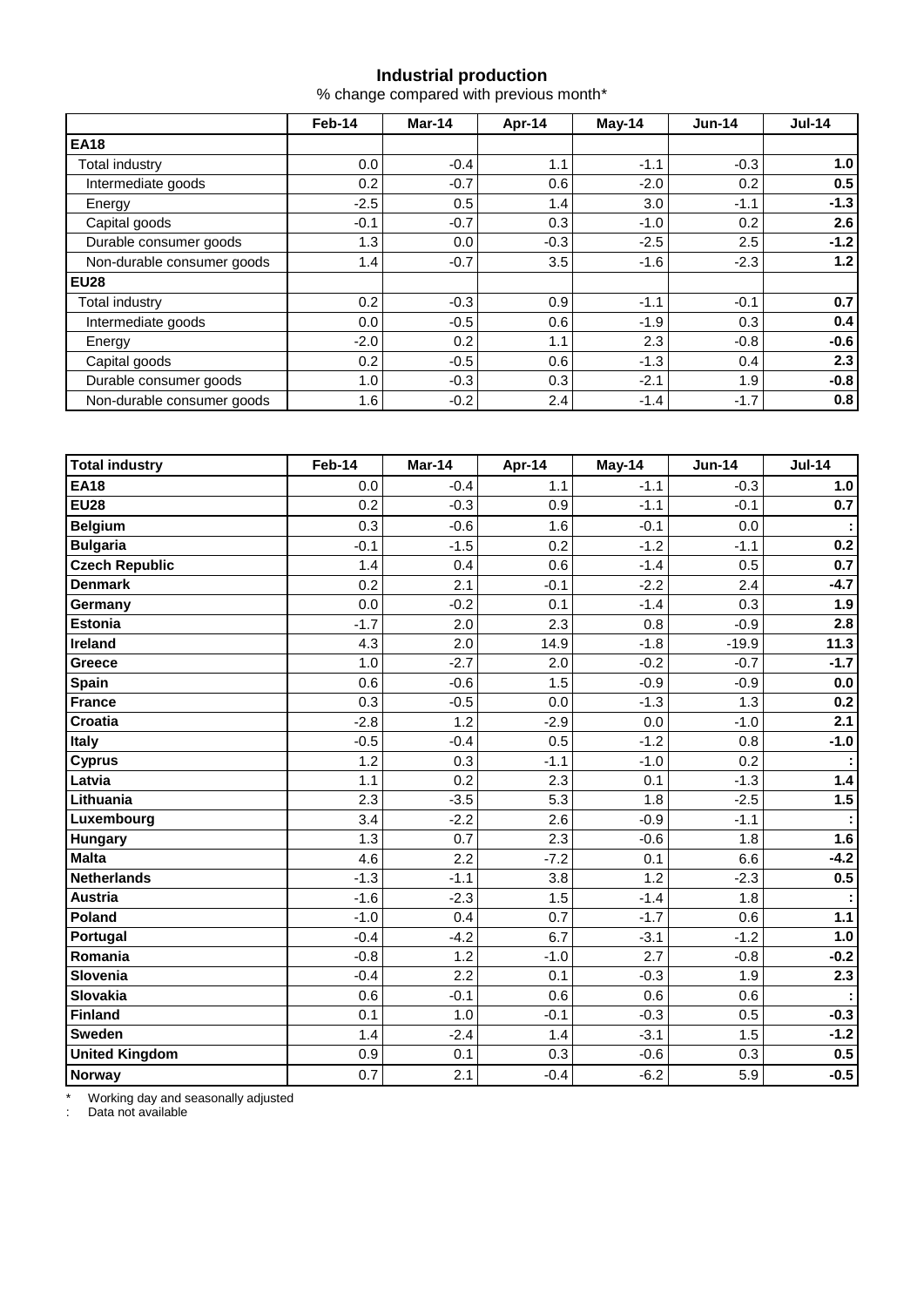#### **Industrial production**

% change compared with same month of the previous year\*

|                            | Feb-14 | Mar-14           | Apr-14 | $May-14$ | $Jun-14$ | $Jul-14$ |  |
|----------------------------|--------|------------------|--------|----------|----------|----------|--|
| <b>EA18</b>                |        |                  |        |          |          |          |  |
| <b>Total industry</b>      | 1.9    | 0.3              | 1.8    | 0.6      | 0.2      | 2.2      |  |
| Intermediate goods         | 3.7    | 2.6              | 3.3    | 0.1      | 0.1      | 1.6      |  |
| Energy                     | $-9.7$ | $-12.2$          | $-7.8$ | $-3.3$   | $-3.4$   | $-4.4$   |  |
| Capital goods              | 4.3    | 2.7              | 1.0    | 1.2      | 0.2      | 4.6      |  |
| Durable consumer goods     | 0.3    | $-1.0$           | 0.1    | $-1.2$   | $-1.4$   | $-0.2$   |  |
| Non-durable consumer goods | 4.7    | 2.8              | 7.1    | 3.3      | 2.5      | 4.0      |  |
| <b>EU28</b>                |        |                  |        |          |          |          |  |
| Total industry             | 2.3    | 0.8              | 2.3    | 1.2      | 0.8      | 2.0      |  |
| Intermediate goods         | 4.3    | 3.2              | 4.3    | 1.1      | 1.1      | 1.9      |  |
| Energy                     | $-8.2$ | $-10.4$          | $-6.7$ | $-3.0$   | $-2.8$   | $-3.5$   |  |
| Capital goods              | 4.6    | 3.0 <sub>2</sub> | 2.2    | 2.1      | 1.1      | 4.5      |  |
| Durable consumer goods     | 2.2    | $-0.4$           | 1.2    | 0.1      | $-0.2$   | 0.3      |  |
| Non-durable consumer goods | 4.2    | 2.8              | 5.8    | 2.9      | 2.1      | 2.8      |  |

| <b>Total industry</b> | Feb-14 | Mar-14  | Apr-14  | May-14  | <b>Jun-14</b> | <b>Jul-14</b> |
|-----------------------|--------|---------|---------|---------|---------------|---------------|
| <b>EA18</b>           | 1.9    | 0.3     | 1.8     | 0.6     | 0.2           | 2.2           |
| <b>EU28</b>           | 2.3    | 0.8     | 2.3     | 1.2     | 0.8           | 2.0           |
| <b>Belgium</b>        | 8.8    | $-0.7$  | 7.5     | 5.0     | 1.6           |               |
| <b>Bulgaria</b>       | 5.9    | 3.6     | 3.7     | 5.0     | 0.9           | $-0.2$        |
| <b>Czech Republic</b> | 6.2    | 6.9     | 8.4     | 4.5     | 5.7           | 6.0           |
| <b>Denmark</b>        | 0.0    | $-0.2$  | 0.3     | $-0.3$  | 3.8           | $-6.4$        |
| Germany               | 3.4    | 1.7     | 1.3     | 1.4     | $-0.3$        | 3.0           |
| <b>Estonia</b>        | 0.3    | $-2.1$  | 3.9     | 2.2     | 1.3           | 2.3           |
| Ireland               | 15.2   | 13.4    | 33.2    | 27.0    | 3.8           | 17.6          |
| Greece                | 0.4    | $-4.8$  | $-3.4$  | $-0.3$  | $-5.7$        | $-2.3$        |
| Spain                 | 2.9    | 0.6     | 4.4     | 2.5     | 0.4           | 0.7           |
| <b>France</b>         | $-0.8$ | $-0.5$  | $-2.0$  | $-4.0$  | 0.1           | 0.1           |
| Croatia               | 1.6    | 0.6     | 0.7     | 1.3     | $-1.7$        | 1.4           |
| <b>Italy</b>          | 0.4    | $-0.1$  | 1.5     | $-1.7$  | 0.3           | $-1.8$        |
| <b>Cyprus</b>         | $-1.5$ | $-0.1$  | $-4.7$  | $-2.8$  | $-3.0$        |               |
| Latvia                | $-1.4$ | $-1.6$  | 1.6     | $-0.2$  | $-2.0$        | $-1.5$        |
| Lithuania             | $-2.2$ | $-10.1$ | 0.2     | 10.7    | 3.4           | 2.3           |
| Luxembourg            | 9.6    | 8.3     | 9.1     | 9.2     | 8.1           |               |
| Hungary               | 8.1    | 8.2     | 9.7     | 10.1    | 11.3          | 12.3          |
| <b>Malta</b>          | $-2.8$ | $-1.7$  | $-12.4$ | $-11.5$ | $-1.1$        | $-0.4$        |
| <b>Netherlands</b>    | $-7.0$ | $-9.5$  | $-2.6$  | $-1.9$  | $-1.4$        | 1.8           |
| <b>Austria</b>        | 4.2    | 0.5     | 0.9     | $-0.4$  | 3.1           |               |
| Poland                | 5.3    | 5.5     | 5.6     | 2.1     | 1.8           | 2.3           |
| Portugal              | 3.3    | $-0.6$  | 5.7     | 0.8     | 0.2           | 3.6           |
| Romania               | 9.6    | 9.8     | 2.1     | 15.2    | 9.9           | 5.1           |
| Slovenia              | $-1.1$ | 4.5     | 2.7     | 3.7     | 5.0           | 9.2           |
| Slovakia              | 7.5    | 4.2     | 3.4     | 4.7     | 7.5           |               |
| Finland               | $-5.2$ | $-5.0$  | $-2.0$  | $-3.5$  | $-1.2$        | $-2.7$        |
| <b>Sweden</b>         | 1.2    | $-3.5$  | 0.3     | $-1.9$  | $-0.4$        | $-5.0$        |
| <b>United Kingdom</b> | 2.3    | 1.1     | 3.8     | 2.5     | 1.5           | 2.2           |
| <b>Norway</b>         | 5.1    | 7.0     | 3.2     | $-4.0$  | 3.0           | $-2.9$        |

\* Working day adjusted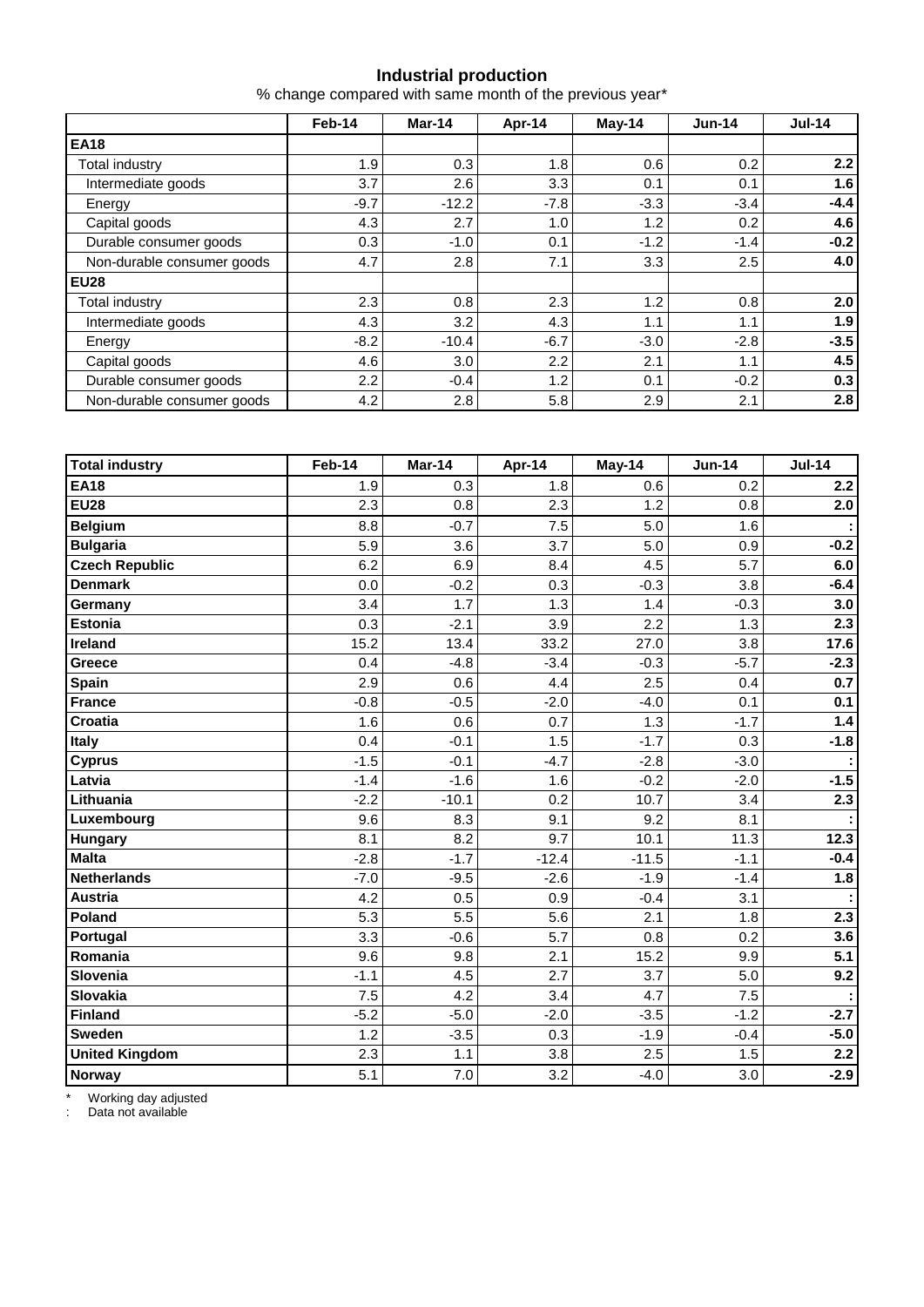### **Production indices for total industry, working day and seasonally adjusted**

(base year 2010)

|                       | 07/13 | 08/13 | 09/13 | 10/13 | 11/13 | 12/13 | 01/14 | 02/14 | 03/14 | 04/14 | 05/14 | 06/14 | 07/14 |
|-----------------------|-------|-------|-------|-------|-------|-------|-------|-------|-------|-------|-------|-------|-------|
| <b>EA18</b>           | 99.7  | 100.6 | 100.6 | 100.1 | 101.4 | 101.1 | 101.2 | 101.2 | 100.8 | 101.9 | 100.7 | 100.5 | 101.5 |
| <b>EU28</b>           | 100.3 | 100.7 | 100.9 | 100.6 | 101.7 | 101.3 | 101.6 | 101.7 | 101.4 | 102.3 | 101.2 | 101.2 | 101.9 |
| <b>Belgium</b>        | 103.2 | 101.3 | 101.8 | 103.4 | 104.9 | 104.5 | 103.9 | 104.2 | 103.5 | 105.1 | 105.0 | 105.0 |       |
| <b>Bulgaria</b>       | 105.5 | 107.0 | 107.5 | 108.1 | 108.0 | 107.8 | 109.8 | 109.7 | 108.1 | 108.3 | 107.1 | 105.8 | 106.1 |
| <b>Czech Republic</b> | 104.2 | 107.4 | 105.6 | 107.5 | 107.7 | 108.4 | 108.0 | 109.6 | 110.0 | 110.6 | 109.1 | 109.7 | 110.5 |
| <b>Denmark</b>        | 104.2 | 101.3 | 103.8 | 105.8 | 102.5 | 100.2 | 100.7 | 100.9 | 103.0 | 102.9 | 100.6 | 103.0 | 98.2  |
| Germany               | 106.0 | 107.7 | 107.2 | 106.3 | 108.3 | 108.2 | 108.3 | 108.3 | 108.1 | 108.2 | 106.7 | 107.0 | 109.0 |
| <b>Estonia</b>        | 128.0 | 124.3 | 124.8 | 125.8 | 124.9 | 119.7 | 124.3 | 122.2 | 124.7 | 127.6 | 128.6 | 127.4 | 131.0 |
| <b>Ireland</b>        | 93.7  | 93.7  | 97.7  | 98.7  | 101.4 | 98.6  | 102.9 | 107.3 | 109.4 | 125.7 | 123.4 | 98.9  | 110.1 |
| Greece                | 87.8  | 90.1  | 88.5  | 87.8  | 85.2  | 89.4  | 87.9  | 88.8  | 86.4  | 88.1  | 88.0  | 87.3  | 85.9  |
| <b>Spain</b>          | 89.9  | 90.4  | 90.8  | 90.0  | 90.8  | 90.9  | 90.9  | 91.5  | 90.9  | 92.3  | 91.5  | 90.7  | 90.7  |
| <b>France</b>         | 97.7  | 98.5  | 98.1  | 97.8  | 99.1  | 98.5  | 98.0  | 98.3  | 97.8  | 97.8  | 96.5  | 97.8  | 98.0  |
| Croatia               | 91.2  | 92.1  | 89.3  | 90.5  | 93.4  | 90.9  | 95.8  | 93.1  | 94.2  | 91.5  | 91.5  | 90.6  | 92.5  |
| <b>Italy</b>          | 91.7  | 91.2  | 91.5  | 92.1  | 92.2  | 91.4  | 92.3  | 91.8  | 91.4  | 91.9  | 90.8  | 91.5  | 90.6  |
| <b>Cyprus</b>         | 72.5  | 80.9  | 71.3  | 71.4  | 69.0  | 71.0  | 70.6  | 71.5  | 71.7  | 70.9  | 70.2  | 70.4  |       |
| Latvia                | 116.3 | 114.5 | 114.7 | 115.2 | 114.8 | 113.2 | 110.0 | 111.2 | 111.5 | 114.0 | 114.2 | 112.7 | 114.3 |
| Lithuania             | 111.7 | 115.5 | 113.8 | 120.5 | 114.5 | 112.9 | 110.0 | 112.5 | 108.6 | 114.4 | 116.5 | 113.6 | 115.3 |
| Luxembourg            | 93.6  | 95.6  | 95.9  | 96.2  | 97.9  | 102.7 | 97.2  | 100.5 | 98.3  | 100.8 | 99.9  | 98.8  |       |
| Hungary               | 105.3 | 105.9 | 107.5 | 107.4 | 107.9 | 106.3 | 109.9 | 111.3 | 112.1 | 114.7 | 114.0 | 116.1 | 118.0 |
| <b>Malta</b>          | 93.3  | 100.4 | 100.9 | 94.2  | 97.3  | 95.2  | 91.9  | 96.1  | 98.3  | 91.2  | 91.3  | 97.3  | 93.2  |
| <b>Netherlands</b>    | 96.4  | 98.8  | 99.6  | 96.7  | 100.0 | 97.8  | 96.0  | 94.8  | 93.8  | 97.4  | 98.6  | 96.3  | 96.8  |
| <b>Austria</b>        | 107.5 | 107.5 | 107.4 | 107.4 | 107.0 | 107.8 | 111.7 | 109.9 | 107.4 | 109.0 | 107.5 | 109.4 |       |
| Poland                | 112.3 | 112.5 | 112.3 | 113.0 | 114.7 | 111.8 | 114.5 | 113.4 | 113.9 | 114.7 | 112.8 | 113.5 | 114.7 |
| Portugal              | 91.0  | 94.8  | 94.6  | 94.3  | 96.1  | 94.8  | 95.3  | 94.9  | 90.9  | 97.0  | 94.0  | 92.9  | 93.8  |
| Romania               | 120.6 | 118.5 | 121.2 | 124.4 | 123.5 | 122.7 | 126.6 | 125.6 | 127.1 | 125.8 | 129.2 | 128.2 | 128.0 |
| Slovenia              | 98.9  | 99.1  | 98.7  | 99.3  | 99.1  | 101.8 | 100.8 | 100.4 | 102.6 | 102.7 | 102.4 | 104.3 | 106.7 |
| Slovakia              | 119.0 | 120.0 | 120.7 | 121.3 | 123.2 | 121.8 | 123.2 | 124.0 | 123.9 | 124.6 | 125.3 | 126.1 |       |
| <b>Finland</b>        | 96.2  | 96.0  | 95.7  | 95.7  | 95.9  | 95.6  | 92.4  | 92.5  | 93.4  | 93.3  | 93.0  | 93.5  | 93.2  |
| <b>Sweden</b>         | 98.7  | 94.6  | 95.0  | 93.0  | 97.5  | 96.6  | 96.2  | 97.5  | 95.2  | 96.5  | 93.5  | 94.9  | 93.8  |
| <b>United Kingdom</b> | 96.7  | 95.8  | 96.8  | 96.8  | 96.7  | 97.1  | 96.9  | 97.8  | 97.9  | 98.2  | 97.5  | 97.8  | 98.3  |
| Norway                | 97.7  | 94.0  | 93.8  | 91.5  | 93.1  | 93.8  | 94.9  | 95.6  | 97.6  | 97.2  | 91.2  | 96.6  | 96.1  |